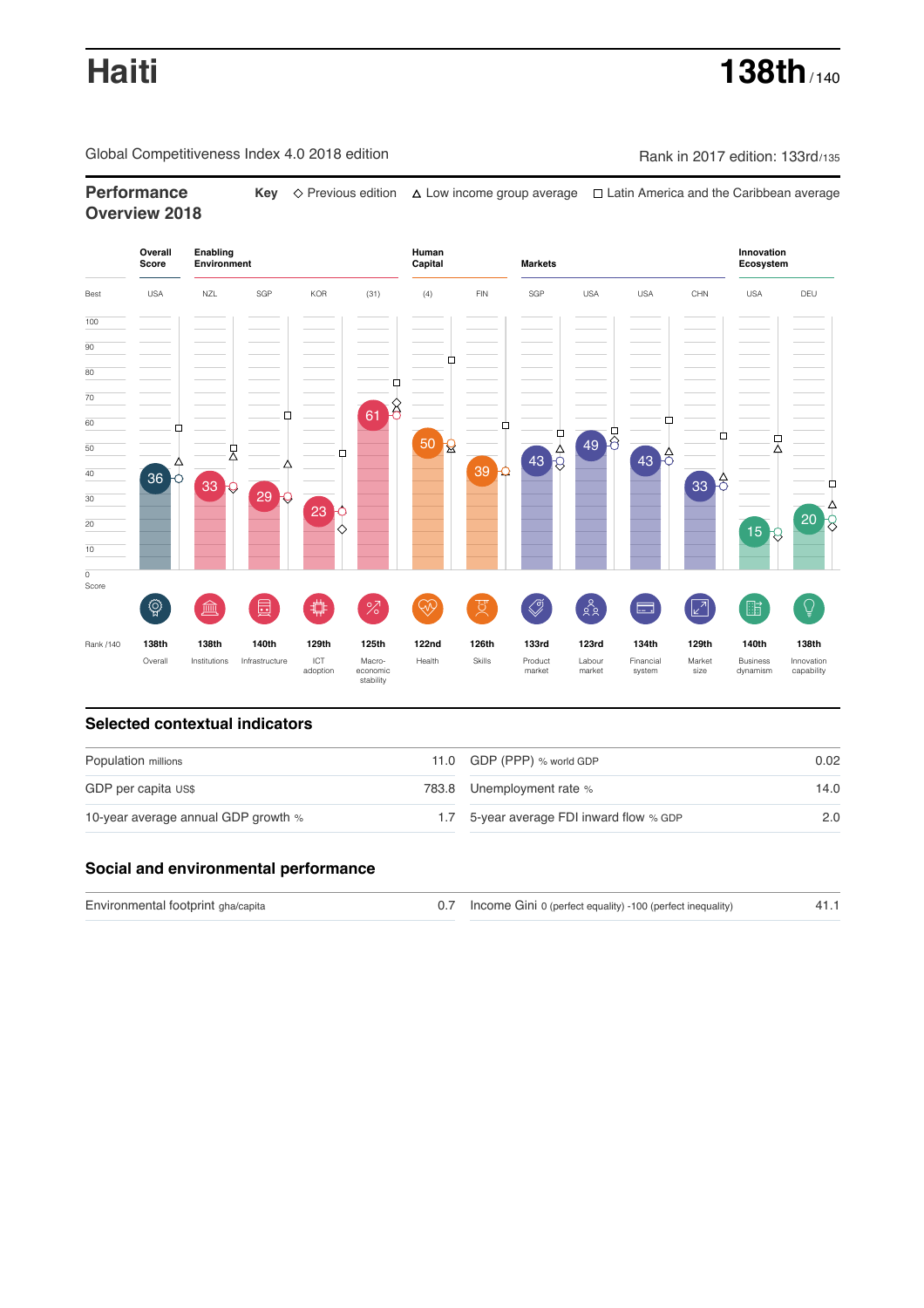# **Haiti 138th**/140

| <b>Index Component</b>                                                   | Value          | Score *              | Rank/140 | <b>Best Performer</b>       |
|--------------------------------------------------------------------------|----------------|----------------------|----------|-----------------------------|
| 皿<br>Pillar 1: Institutions 0-100 (best)                                 |                | $32.9$ 1             | 138      | <b>New Zealand</b>          |
| 1.01 Organized crime 1-7 (best)                                          | 3.3            | 38.1 $\sqrt{ }$      | 127      | Finland                     |
| 1.02 Homicide rate /100,000 pop.                                         | 10.0           | $67.7 =$             | 116      | Multiple (9)                |
| 1.03 Terrorism incidence 0 (very high) -100 (no incidence)               | 99.9           | $99.9$ 1             | 53       | Multiple (24)               |
| 1.04 Reliability of police services 1-7 (best)                           | 3.1            | 34.6 ↑               | 122      | Finland                     |
| 1.05 Social capital 0-100 (high)                                         | n/a            | n/a                  | n/a      | Australia                   |
| 1.06 Budget transparency 0-100 (best)                                    | 46.2           | $46.2 =$             | 90       | Multiple (2)                |
| 1.07 Judicial independence 1-7 (best)                                    | 2.2            | 20.1 $\sqrt{ }$      | 132      | Finland                     |
| 1.08 Efficiency of legal framework in challenging regulations 1-7 (best) | 2.7            | 27.8 ↑               | 110      | Finland                     |
| 1.09 Freedom of the press 0-100 (worst)                                  | 26.8           | 73.2 ↓               | 48       | Norway                      |
| 1.10 Burden of government regulation 1-7 (best)                          | 2.5            | 25.8 $\sqrt{ }$      | 125      | Singapore                   |
| 1.11 Efficiency of legal framework in settling disputes 1-7 (best)       | 2.5            | 24.8 ↑               | 125      | Singapore                   |
| 1.12 E-Participation Index 0-1 (best)                                    | 0.48           | 48.3 ↑               | 104      | Multiple (3)                |
| 1.13 Future orientation of government 1-7 (best)                         | 2.4            | 23.8 ↑               | 131      | Singapore                   |
| 1.14 Incidence of corruption 0-100 (best)                                | 22.0           | 22.0 ↑               | 131      | New Zealand                 |
| 1.15 Property rights 1-7 (best)                                          | 2.6            | 26.7 ↓               | 136      | Finland                     |
| 1.16 Intellectual property protection 1-7 (best)                         | 2.3            | 21.0 $\sqrt{ }$      | 139      | Finland                     |
| 1.17 Quality of land administration 0-30 (best)                          | 3.5            | $11.7 =$             | 138      | Singapore                   |
| 1.18 Strength of auditing and reporting standards 1-7 (best)             | 2.8            | 29.6 $\sqrt{ }$      | 137      | Finland                     |
| 1.19 Conflict of interest regulation 0-10 (best)                         | 3.0            | $30.0 =$             | 137      | Multiple (2)                |
| 1.20 Shareholder governance 0-10 (best)                                  | 1.0            | $10.0 =$             | 140      | Kazakhstan                  |
|                                                                          |                |                      |          |                             |
| 曼<br>Pillar 2: Infrastructure 0-100 (best)                               |                | 28.6 ↑               | 140      | Singapore                   |
| 2.01 Road connectivity index 0-100 (best)                                | 8.0            | $8.0 =$              | 132      | <b>United States</b>        |
| 2.02 Quality of roads 1-7 (best)                                         | 2.0            | 17.5 $\sqrt{ }$      | 139      | Singapore                   |
| 2.03 Railroad density km of roads/square km                              | n/a            | n/a                  | n/a      | Multiple (20)               |
| 2.04 Efficiency of train services 1-7 (best)                             | 1.7            | 11.5                 | 126      | Switzerland                 |
| 2.05 Airport connectivity score                                          | 8,879.8        | 30.8 $\sqrt{ }$      | 99       | Multiple (8)                |
| 2.06 Efficiency of air transport services 1-7 (best)                     | 2.9            | 32.2 $\uparrow$      | 131      | Singapore                   |
| 2.07 Liner Shipping Connectivity Index 0-157.1 (best)                    | 8.4            | 8.4 $\downarrow$     | 90       | Multiple (4)                |
| 2.08 Efficiency of seaport services 1-7 (best)                           | 2.4            | 23.8 $\sqrt{ }$      | 126      | Singapore                   |
| 2.09 Electrification rate % pop.                                         | 32.7           | 32.7 $\uparrow$      | 126      | Multiple (66)               |
| 2.10 Electric power transmission and distribution losses % output        | 58.6           | 43.2 ↑               | 124      | Multiple (9)                |
| 2.11 Exposure to unsafe drinking water % pop.                            | 40.4           | 60.8 $\uparrow$      | 123      | Multiple (23)               |
| 2.12 Reliability of water supply 1-7 (best)                              | 1.7            | 11.5 $\uparrow$      | 139      | Switzerland                 |
| ₽<br>Pillar 3: ICT adoption 0-100 (best)                                 | $\overline{a}$ | 22.6 $\uparrow$      | 129      | Korea, Rep.                 |
| 3.01 Mobile-cellular telephone subscriptions /100 pop.                   | 59.1           | 49.2 $\sqrt{ }$      | 132      | Multiple (68)               |
| 3.02 Mobile-broadband subscriptions /100 pop.                            | 27.1           | n/a                  | 114      | <b>United Arab Emirates</b> |
| 3.03 Fixed-broadband Internet subscriptions /100 pop.                    | 0.3            | $0.5$ ↑              | 121      | Switzerland                 |
| 3.04 Fibre Internet subscriptions /100 pop.                              | n/a            | n/a                  | n/a      | Korea, Rep.                 |
| 3.05 Internet users % pop.                                               | 12.2           | 12.2 $\uparrow$      | 131      | Iceland                     |
| <sup>%</sup> Pillar 4: Macroeconomic stability 0-100 (best)              | $\overline{a}$ | 61.0 $\sqrt{ }$      | 125      | Multiple (31)               |
| 4.01 Inflation annual % change                                           | 14.1           | $72.1 +$             | 129      | Multiple (74)               |
| 4.02 Debt dynamics 0-100 (best)                                          | 50.0           | 50.0 $\sqrt{ }$      | 76       | Multiple (36)               |
| Qiy                                                                      |                | 49.7 ↑               | 122      | Multiple (4)                |
| Pillar 5: Health 0-100 (best)                                            |                |                      |          |                             |
| 5.01 Healthy life expectancy years                                       | 55.9           | 49.7 ተ               | 121      | Multiple (4)                |
| Pillar 6: Skills 0-100 (best)                                            |                | 39.0 $\uparrow$      | 126      | <b>Finland</b>              |
| 6.01 Mean years of schooling Years                                       | 5.6            | $37.3 =$             | 117      | Finland                     |
| 6.02 Extent of staff training 1-7 (best)                                 | 2.6            | 26.7 ↓               | 139      | Switzerland                 |
| 6.03 Quality of vocational training 1-7 (best)                           | 3.1            | 34.7 $\sqrt{ }$      | 133      | Switzerland                 |
| 6.04 Skillset of graduates 1-7 (best)                                    | 3.5            | 41.7 $\sqrt{ }$      | 112      | Switzerland                 |
| 6.05 Digital skills among population 1-7 (best)                          | 2.8            | $30.4 \; \downarrow$ | 136      | Sweden                      |
| 6.06 Ease of finding skilled employees 1-7 (best)                        | 3.0            | 33.4 $\sqrt{ }$      | 136      | <b>United States</b>        |
| 6.07 School life expectancy Years                                        | 9.1            | $50.6 =$             | 128      | Multiple (9)                |
| 6.08 Critical thinking in teaching 1-7 (best)                            | 2.1            | 19.1 $\uparrow$      | 139      | <b>United States</b>        |
| 6.09 Pupil-to-teacher ratio in primary education Ratio                   | 29.7           | $50.7 =$             | 103      | Multiple (6)                |